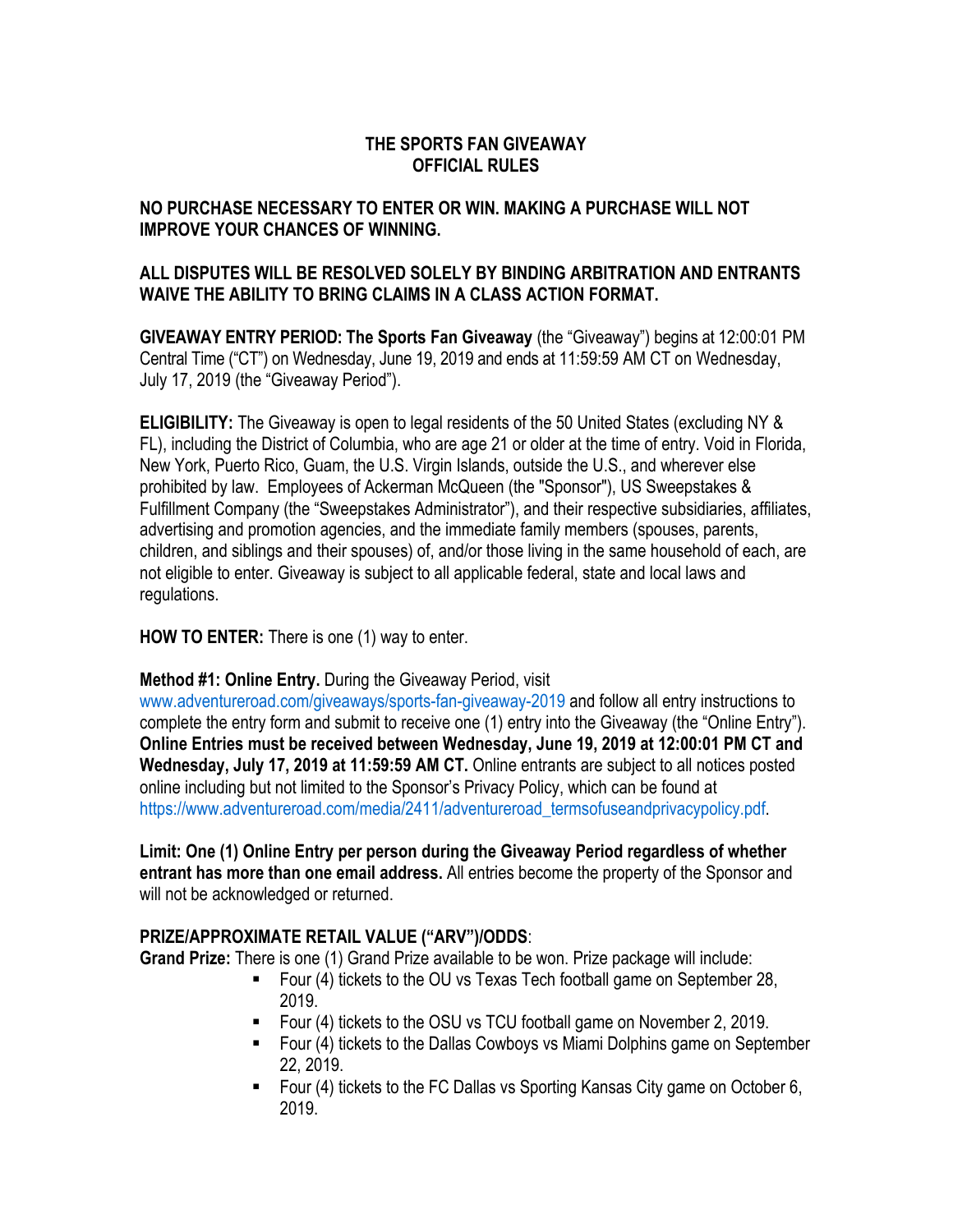- Four (4) tickets to a Thunder vs Mavericks game at Chesapeake Energy Arena in the 2019-2020 regular season. Subject to availability and at the Sponsor's sole discretion.
- One (1) night in the suites at Remington Park. Package includes:
	- Package includes one (1) night at Remington Park for up to twenty (20) people. Includes access to a private suite with a balcony. Includes hors d'oeuvre, buffet in corridor, programs, tip sheets, tax, gratuity and valet parking. Offer valid for the 2019 Thoroughbred Meet, August 23, 2019-November 30, 2019 only. Offer not valid for the following dates: August 23, August 24, September 2, October 18.
- One (1) certificate valid for a Chickasaw Bricktown Ballpark suite to a 2020 OKC Dodgers game for up to twenty (20) people. Package also includes twenty (20) Dodgers baseball hats and two (2) VIP parking passes.
- Green fees for four (4) to play two (2) 18-hole rounds of golf at WinStar on a **Saturday**
- Two (2) tickets to the Oklahoma Sports Hall of Fame Night at the Museum Annual Dinner & Live/Silent Auction September 26, 2019 at Gaillardia Country Club.
- Oklahoma Sports Hall of Fame behind-the-scenes museum tour.
	- 30-40 Guided tour by the OSHOF Museum Curator. Available Monday - Friday, must make reservations in advance. Up to 20 people maximum. Light hors d'oeuvres will be provided.
- A signed and framed 8x10 Heisman winner photo from Oklahoma Sports Hall of Fame.
- Admission for four (4) to a 2019 or 2020 Oklahoma Sports Park race (regular schedule only, not special event)
- Four (4) tickets to a 2019 Energy FC game of winner's choice
- One (1) 2-night stay at CRCC for four (4) people. Includes two (2) king rooms.
- One (1) \$200 Iron Star Urban Barbeque gift card

Gift certificates may not be redeemed for alcohol.

# **The ARV of Grand Prize: \$7,044.00.**

# **The total ARV of all prizes available to be won: \$7,044.00.**

Odds of winning will depend upon the total number of eligible entries received.

**RANDOM DRAWING:** The winner will be selected in a random drawing on or about **Thursday, July 18, 2019** from among all eligible entries received during the Giveaway Period by the Sweepstakes Administrator, an independent representative of the Sponsor whose decisions are final.

**WINNER NOTIFICATION & VERIFICATION:** Potential Grand Prize winner will be notified via email and/or phone, and will be required to sign and return, within seven (7) days of notification, an Affidavit of Eligibility, a Liability Waiver, an IRS W-9 Form and where allowable, a Publicity Release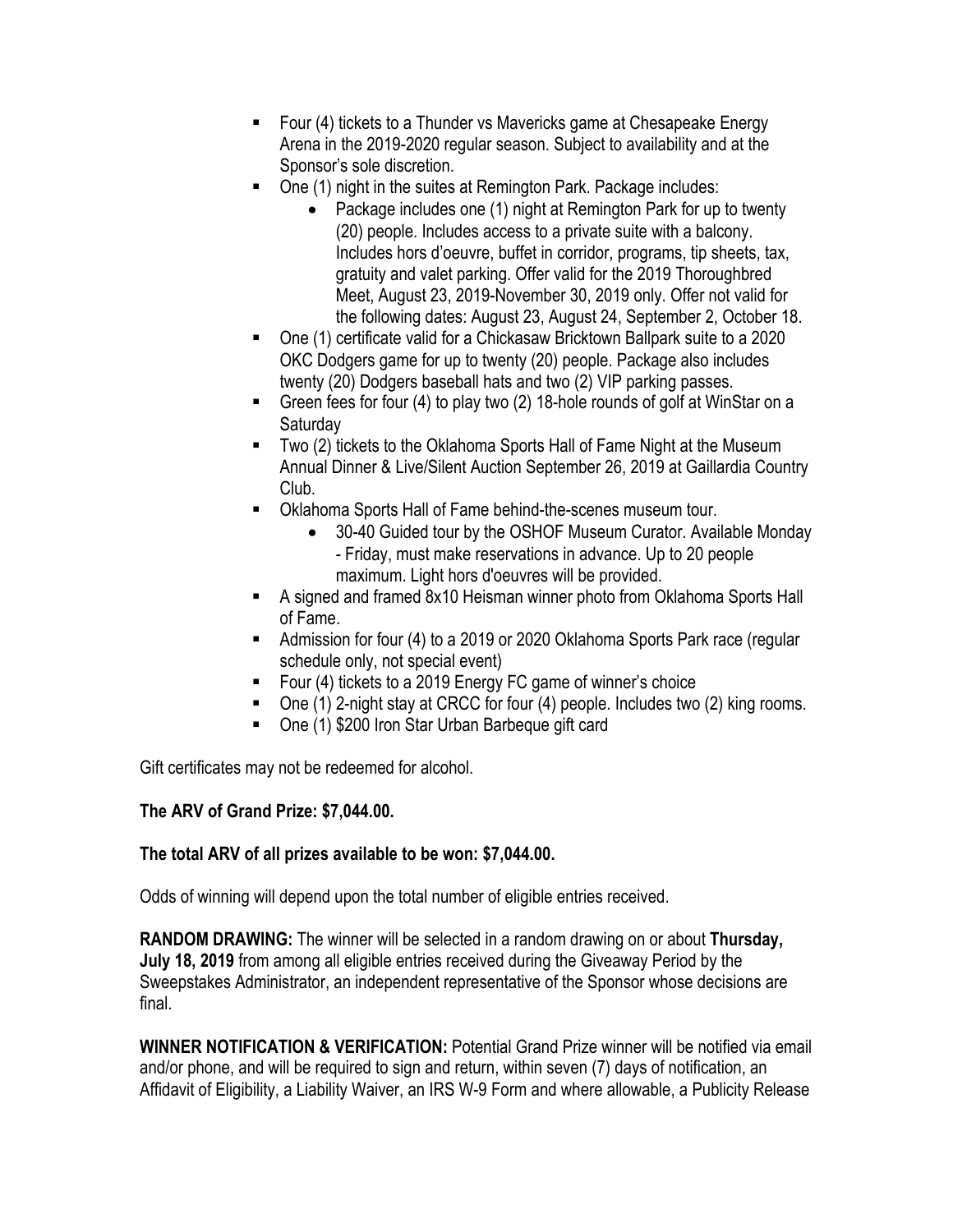(collectively, "the Releases"). These Releases will require the Grand Prize winner to furnish his/her Social Security Number for the sole purpose of tax reporting, as required by law. Noncompliance will result in disqualification and an alternate winner may be selected. The prize package will be awarded within approximately 45 days after the winner is verified.

If a prize notification or prize is returned as undeliverable, or if winner is found to be ineligible or not in compliance with these rules that winner will be disqualified, and the prize may be awarded to an alternate winner in a separate random drawing. Only four (4) alternate winners may be determined through this process, after which the prize may remain un-awarded.

**PRIZE CONDITIONS:** Prize is not redeemable for cash. Prize is not assignable nor transferable. No substitution is permitted except if prize is unavailable, in which case a prize of equal or greater value will be awarded. No cash in lieu of prizes and no exchange or substitution of prizes, except at the sole discretion of the Sponsor. Any other incidental expenses on prize not specified herein are the winner's sole responsibility.

Gift certificates are not redeemable for cash and will not be replaced if lost or stolen. Gift certificate usage is subject to the issuing company's complete terms and conditions, including expiration dates.

Winner is responsible for all federal, state, local and income taxes associated with winning prize. Grand Prize winner will be required to furnish his/her Social Security Number for the sole purpose of preparation of tax forms as required by law. Except where prohibited by law, entry and acceptance of prize constitute permission to use winner's name, prize won, hometown, likeness, video tape, photographs, and statements for purposes of advertising, promotion and publicity (including online posting) in any and all media now or hereafter known throughout the world in perpetuity, without additional compensation, notification or permission.

**GENERAL:** Although subsequent attempts to enter during the Giveaway Period may be received, only the first complete entry received from a particular entrant will be eligible; subsequent attempts by the same person to enter, including entries submitted with an alternate email address, will be disqualified.

Participating entrants agree to these Official Rules and the decisions of the Sponsor and the Sweepstakes Administrator, and release the Sponsor, the Sweepstakes Administrator, and their affiliated companies, and all other businesses involved in this Giveaway, as well as the employees, officers, directors and agents of each (the "Released Parties"), from all claims and liability relating to their participation in the promotion, and the acceptance and use/misuse of the prize offered. Winner assumes all liability for any injury or damage caused or claimed to be caused, by participation in this Giveaway or use/misuse or redemption of the prize. Sponsor is not responsible for any typographical or other error in the printing of the offer, administration of the Giveaway or in the announcement of the prize.

In the event of a dispute over the identity of an entrant, entry will be deemed submitted by the "Authorized Account Holder" of the e-mail address submitted at time of entry. Authorized Account Holder means the natural person who is assigned to an e-mail address by an Internet access provider, online service provider, or other organization that is responsible for assigning e-mail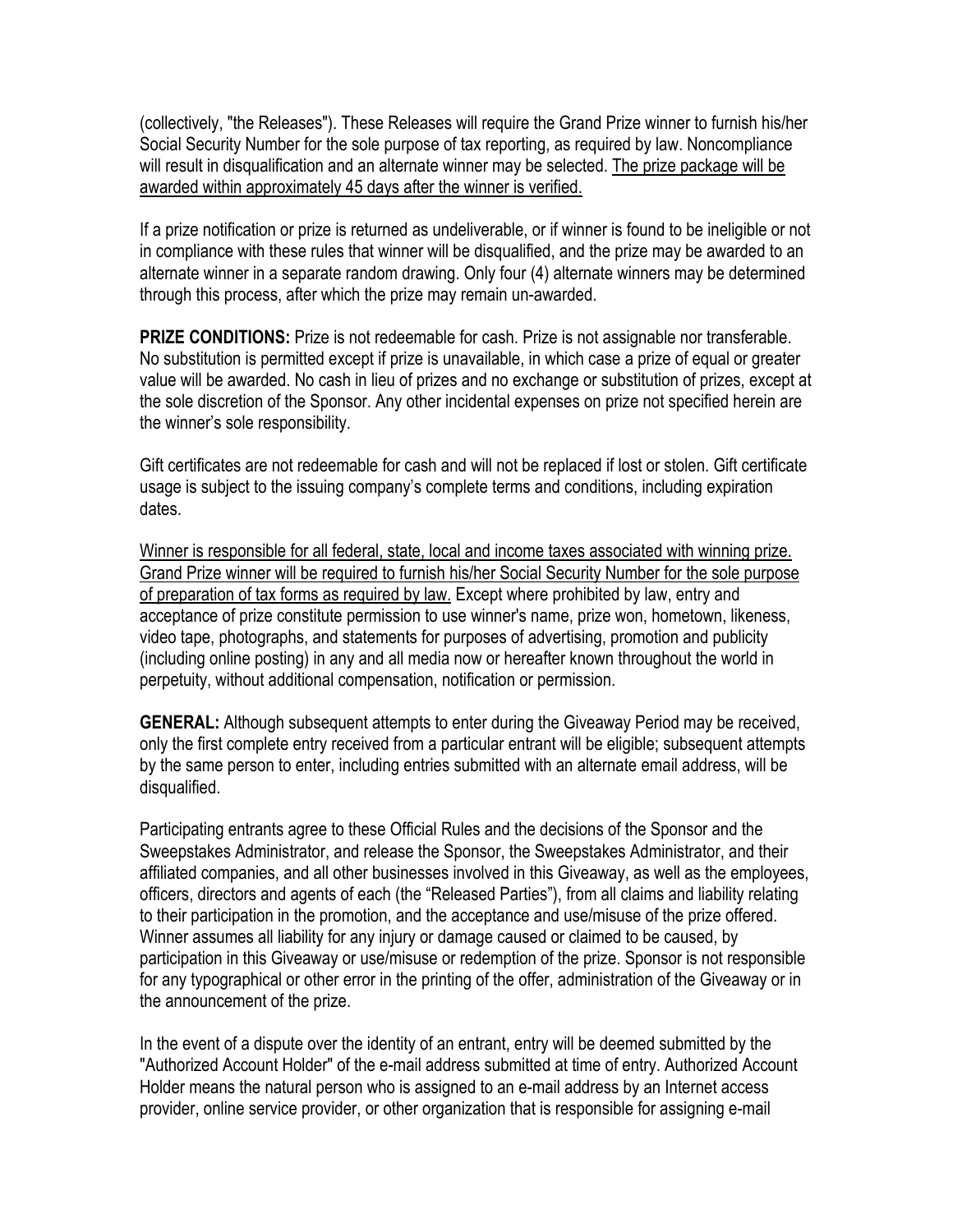addresses for the domain associated with the submitted e-mail address. Sponsor may ask any entrant or potential winner to provide Sponsor with proof, to Sponsor's satisfaction, that such party is the authorized account holder of the email address associated with the entry. Entry materials/data that have been tampered with or altered, or mass entries or entries generated by a script, macro or use of automated devices are void. The Released Parties are not responsible for: (i) lost, late, misdirected, damaged or illegible entries; or (ii) error, omission, interruption, deletion, defect, delay in operations or transmission, theft or destruction or unauthorized access to or alterations of entry materials, or for technical, network, telephone equipment, electronic, computer, hardware or software malfunctions of any kind, or inaccurate transmission of or failure to receive entry information by Sponsor on account of technical problems or traffic congestion on the Internet or at any web site or any combination thereof; or (iii) any injury or damage to entrant's or any other person's computer related to or resulting from participating in the Giveaway. By participating in the Giveaway, you (i) agree to be bound by these official rules, including all eligibility requirements, and (ii) agree to be bound by the decisions of Sponsor and the Sweepstakes Administrator, which are final and binding in all matters relating to the Giveaway. Failure to comply with these official rules may result in disqualification from the Giveaway. Sponsor reserves the right to: (i) permanently disqualify from any Giveaway it sponsors any person it believes has intentionally violated these official rules; and (ii) withdraw a method of entry if it becomes technically corrupted (including if a computer virus or system malfunction inalterably impairs its ability to conduct the Giveaway). If for any reason this Giveaway is not capable of running as planned due to an infection by a computer virus, bugs, tampering, unauthorized intervention, fraud, technical failures, or any other causes beyond the control of the Sponsor which corrupt or affect the administration, security, fairness, integrity, or proper conduct of this Giveaway, the Sponsor reserves the right at its sole discretion, to disqualify any individual who tampers with the entry process, and to cancel, terminate, modify or suspend the Giveaway, at which time, Sponsor will conduct a random drawing from among all eligible entries received at the time of the Giveaway termination.

**LEGAL WARNING:** ANY ATTEMPT BY AN INDIVIDUAL, WHETHER OR NOT AN ENTRANT, TO DAMAGE, DESTROY, TAMPER OR VANDALIZE THIS WEB SITE OR INTERFERE WITH THE OPERATION OF THE GIVEAWAY, IS A VIOLATION OF CRIMINAL AND CIVIL LAWS AND SPONSOR RESERVES THE RIGHT TO SEEK DAMAGES AND DILIGENTLY PURSUE ALL REMEDIES AGAINST ANY SUCH INDIVIDUAL TO THE FULLEST EXTENT PERMITTED BY LAW.

**GOVERNING LAW AND LIMITATION OF LIABILITY:** All issues and questions concerning the construction, validity, interpretation and enforceability of these Official Rules or the rights and obligations of entrants, Sponsor or the Released Parties in connection with the Giveaway will be governed by and construed in accordance with the internal laws of the State of Oklahoma, without giving effect to any choice of law or conflict of law rules or provisions that would cause the application of any other laws.

BY ENTERING THE GIVEAWAY, ENTRANT AGREES THAT TO THE EXTENT PERMITTED BY APPLICABLE LAW: (A) ANY AND ALL DISPUTES, CLAIMS AND CAUSES OF ACTION ARISING OUT OF OR CONNECTED WITH THE GIVEAWAY, OR ANY PRIZE AWARDED, WILL BE RESOLVED INDIVIDUALLY, WITHOUT RESORT TO ANY FORM OF CLASS ACTION; (B) ANY AND ALL CLAIMS, JUDGMENTS AND AWARDS WILL BE LIMITED TO ACTUAL THIRD-PARTY, OUT-OF-POCKET COSTS INCURRED (IF ANY) NOT TO EXCEED TEN DOLLARS (\$10.00),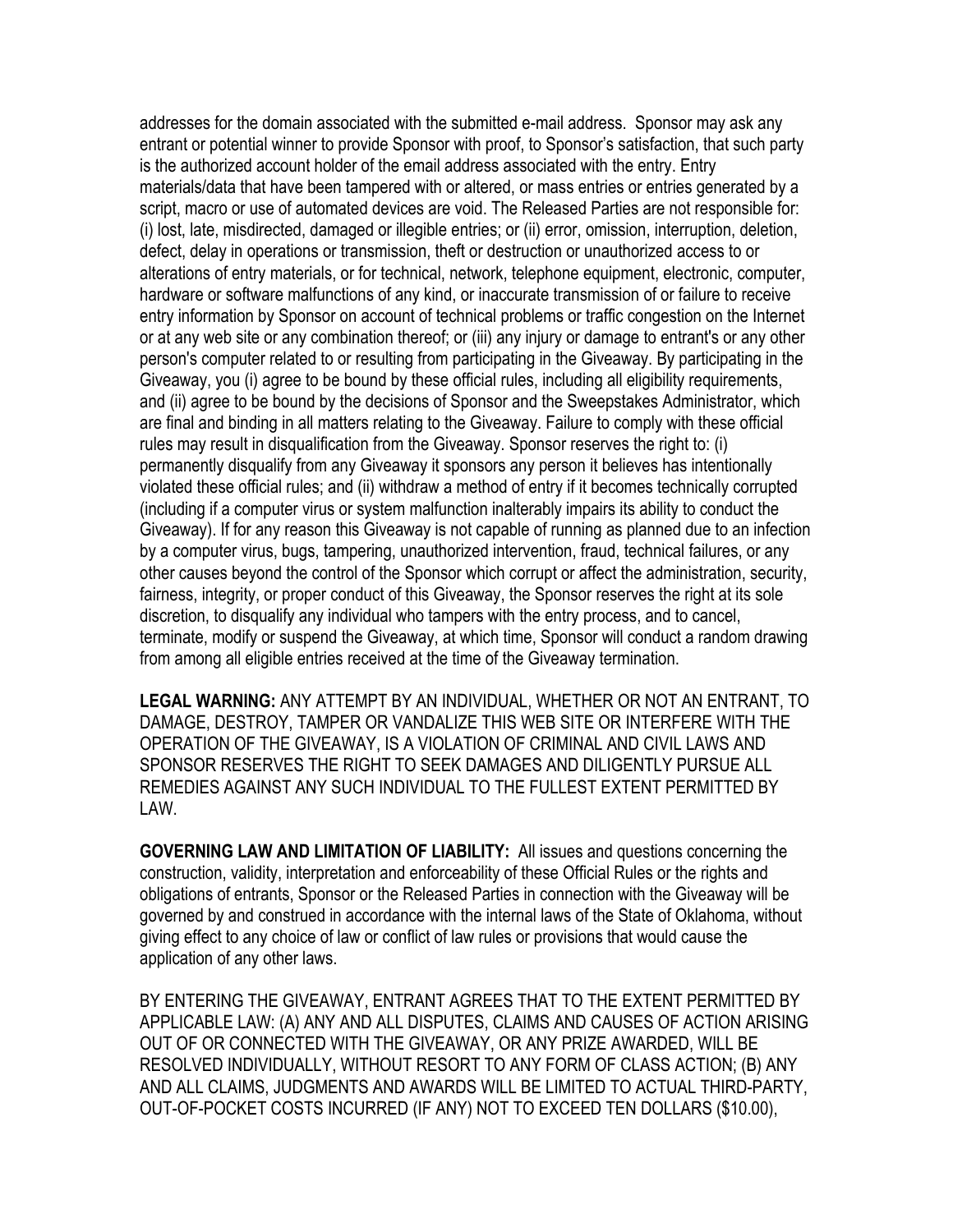BUT IN NO EVENT WILL ATTORNEYS' FEES BE AWARDED OR RECOVERABLE; (C) UNDER NO CIRCUMSTANCES WILL ANY ENTRANT BE PERMITTED TO OBTAIN ANY AWARD FOR, AND ENTRANT HEREBY KNOWINGLY AND EXPRESSLY WAIVES ALL RIGHTS TO SEEK, PUNITIVE, INCIDENTAL, CONSEQUENTIAL OR SPECIAL DAMAGES, LOST PROFITS AND/OR ANY OTHER DAMAGES, OTHER THAN ACTUAL OUT OF POCKET EXPENSES NOT TO EXCEED TEN DOLLARS (\$10.00), AND/OR ANY RIGHTS TO HAVE DAMAGES MULTIPLIED OR OTHERWISE INCREASED; AND (D) ENTRANTS' REMEDIES ARE LIMITED TO A CLAIM FOR MONEY DAMAGES (IF ANY) AND ENTRANT IRREVOCABLY WAIVES ANY RIGHT TO SEEK INJUNCTIVE OR EQUITABLE RELIEF. SOME JURISDICTIONS DO NOT ALLOW THE LIMITATIONS OR EXCLUSION OF LIABILITY, SO THE ABOVE MAY NOT APPLY TO YOU.

**DISPUTES:** The parties hereto each agree to finally settle all disputes only through arbitration; provided, however, the Released Parties shall be entitled to seek injunctive or equitable relief in the state and federal courts in Oklahoma County, Oklahoma and any other court with jurisdiction over the parties. In arbitration, there is no judge or jury and review is limited. The arbitrator's decision and award are final and binding, with limited exceptions, and judgment on the award may be entered in any court with jurisdiction. The parties agree that, except as set forth above, any claim, suit, action or proceeding arising out of or relating to this Giveaway shall be resolved solely by binding arbitration before a sole arbitrator under the streamlined Arbitration Rules Procedures of JAMS Inc. ("JAMS") or any successor to JAMS. In the event JAMS is unwilling or unable to set a hearing date within fourteen (14) days of the filing of a "Demand for Arbitration", then either party can elect to have the arbitration administered by the American Arbitration Association ("AAA") or any other mutually agreeable arbitration administration service. If an in-person hearing is required, then it will take place in Oklahoma County, Oklahoma. The federal or state law that applies to these Official Rules will also apply during the arbitration. Disputes will be arbitrated only on an individual basis and will not be consolidated with any other proceedings that involve any claims or controversy of another party, including any class actions; provided, however, if for any reason any court or arbitrator holds that this restriction is unconscionable or unenforceable, then the agreement to arbitrate doesn't apply and the dispute must be brought in a court of competent jurisdiction in Oklahoma County, Oklahoma. Sponsor agrees to pay the administrative and arbitrator's fees in order to conduct the arbitration (but specifically excluding any travel or other costs of entrant to attend the arbitration hearing). Either party may, notwithstanding this provision, bring qualifying claims in small claims court.

**PRIVACY:** Personal information collected from entrants are subject to the Sponsor's Privacy Policy, which can be found at

https://www.adventureroad.com/media/2411/adventureroad\_termsofuseandprivacypolicy.pdf.

**OFFICIAL RULES REQUEST:** To request a copy of the Official Rules, see www.adventureroad.com/giveaways/sports-fan-giveaway-2019 or send a self-addressed, stamped envelope by July 18, 2019, to: **The Sports Fan Giveaway** Official Rules Request, PO Box 25466, Rochester, NY 14625-0466.

**WINNER CONFIRMATION REQUEST:** For a written confirmation of the winner (available after July 18, 2019), send a stamped, self-addressed envelope (no later than August 15, 2019), to: **The Sports Fan Giveaway** Winner Confirmation Request, PO Box 25466, Rochester, NY 14625-0466.